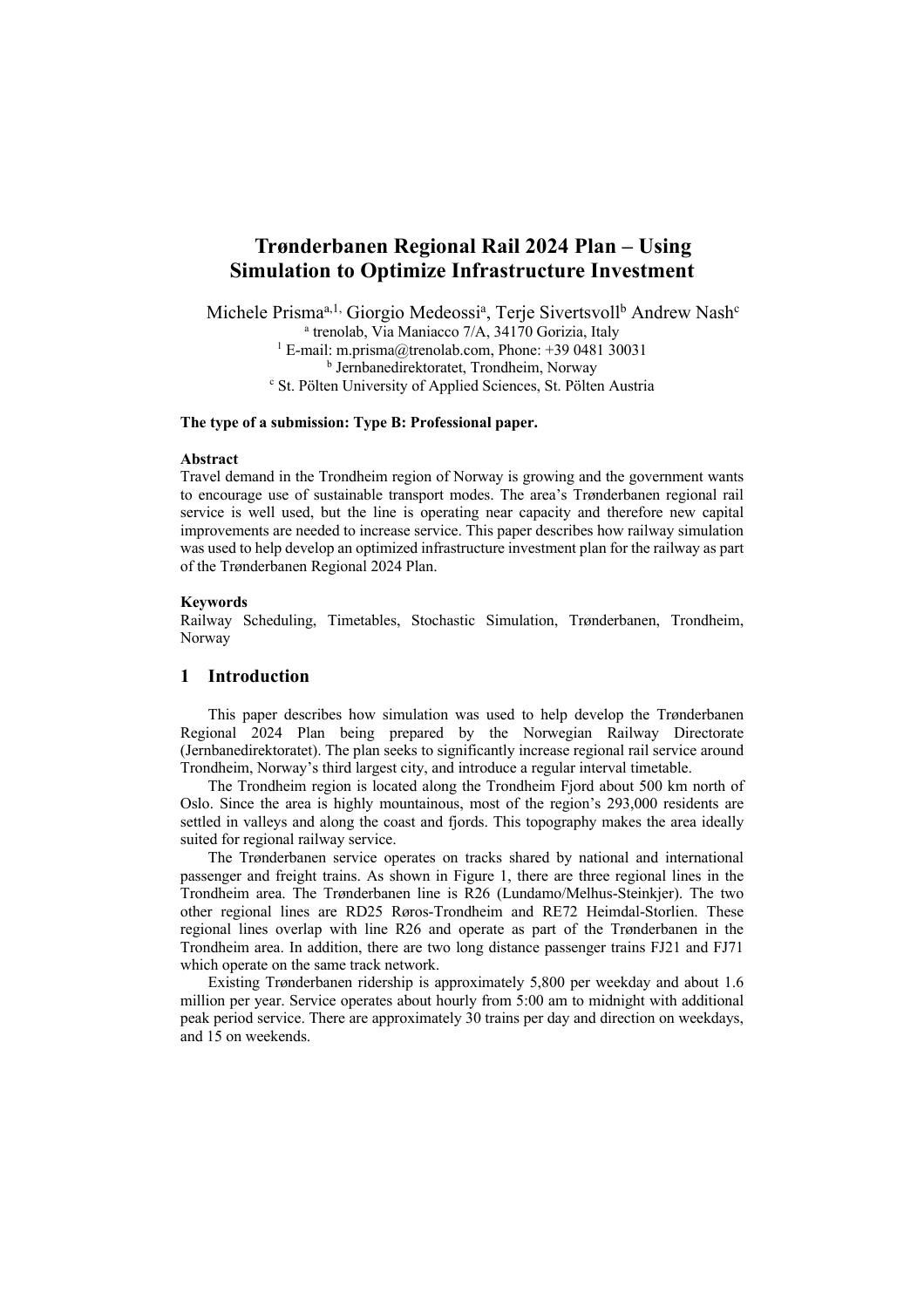

Figure 1 Schematic diagram of Trondheim area railway service.

The Trønderbanen Regional 2024 Timetable Planning Study was completed by Trenolab. The study developed and evaluated alternative timetables designed to achieve the service objectives (30-minute frequency regular interval timetable) and identified the infrastructure needed to operate them. Jernbanedirektoratet used the study to help develop a long-term infrastructure plan for the Trønderbanen, including the important decision about electrification of the line linking Trondheim to Steinkjer and Storlien. (NRD, 2019)

## **2 Timetable Planning Study Objectives and Methodology**

The Jernbanedirektoratet's goal of providing 30-minute service between Trondheim and Steinkjer throughout the day was used to create objectives for the future timetables. These objectives were to provide: (1) a regular-interval structure, (2) the shortest possible running times, and (3) minimize the need for new infrastructure. Short running times and a regular-interval structure increase the attractiveness of the service for passengers, while using the existing infrastructure reduces capital costs and increases efficiency.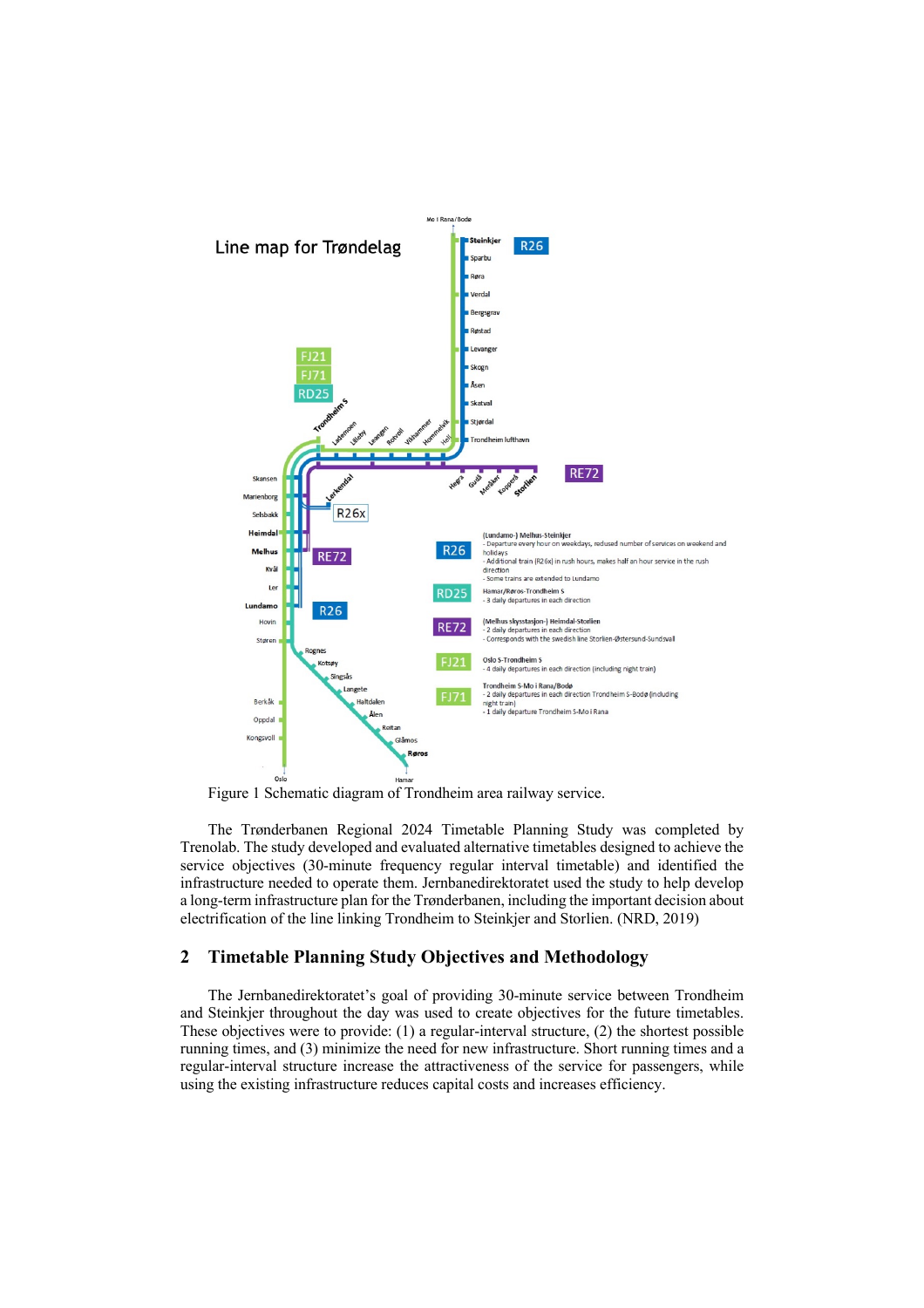It was difficult to create timetables that met all three objectives given the Trønderbanen network's long single-track sections, high service density and broad mix of services. Therefore, planners used simulation to evaluate trade-offs between these objectives.

Computers have been used for many years to support railway timetable planning: initially for simple tasks such as computing running times. Starting in the late 1980s macroscopic timetable planning software (e.g., Viriato (SMA, 2021)) was developed that supported high-level planning. By the early 2000s large scale microscopic simulation software supporting more detailed railway investment and service planning became available (e.g., OpenTrack (Nash and Hurlieman, 2004), and RailSys (rmcon, 2021)). This is well described in (Zinzer et. al. 2018, and Medeossi, 2018) and is not repeated here.

The rapid improvement in computer processing power and development of new operations research techniques has led to the creation of new software tools and softwarebased timetable planning processes designed to make simulation efficient enough to be used throughout the planning process. More specifically, now simulation can be used to help develop and fine-tune timetable alternatives, rather than only for timetable validation at the end of the process. For example, trenissimo (de Fabris, 2018) the software used in this study is a microscopic, synchronous simulation tool; it uses a mixed continuous and discrete approach: continuous in solving the motion equation, and discrete in reproducing the signaling and interlocking systems. trenissimo uses the latest software design practices (e.g., separation of animation and calculation, parallel processing, and high-performance computing) to significantly speed-up simulation. Furthermore, it is fully integrated with the timetable planning tool TRENOplus (which includes a macroscopic model) and the data analysis tool TRENOanalysis so it can be used in all three stages of planning: (1) analysis of current operations, (2) design of scenarios and (3) alternative testing (simulation). This integrated software approach significantly improves the timetable planning process.

In the Trønderbanen study the three tools were used to develop and evaluate alternative timetables (i.e., regular interval timetables with short running times to meet project objectives 1 and 2) and to identify infrastructure requirements (to help achieve project objective 3 of minimizing infrastructure). This approach combines the advantages of an efficient timetable planning tool (trains planned at macroscopic level) with the accuracy of microscopic simulation used to test changes. Figure 2 illustrates the project workflow.



Figure 2: Trønderbanen Regional 2024 Timetable Planning Study Methodology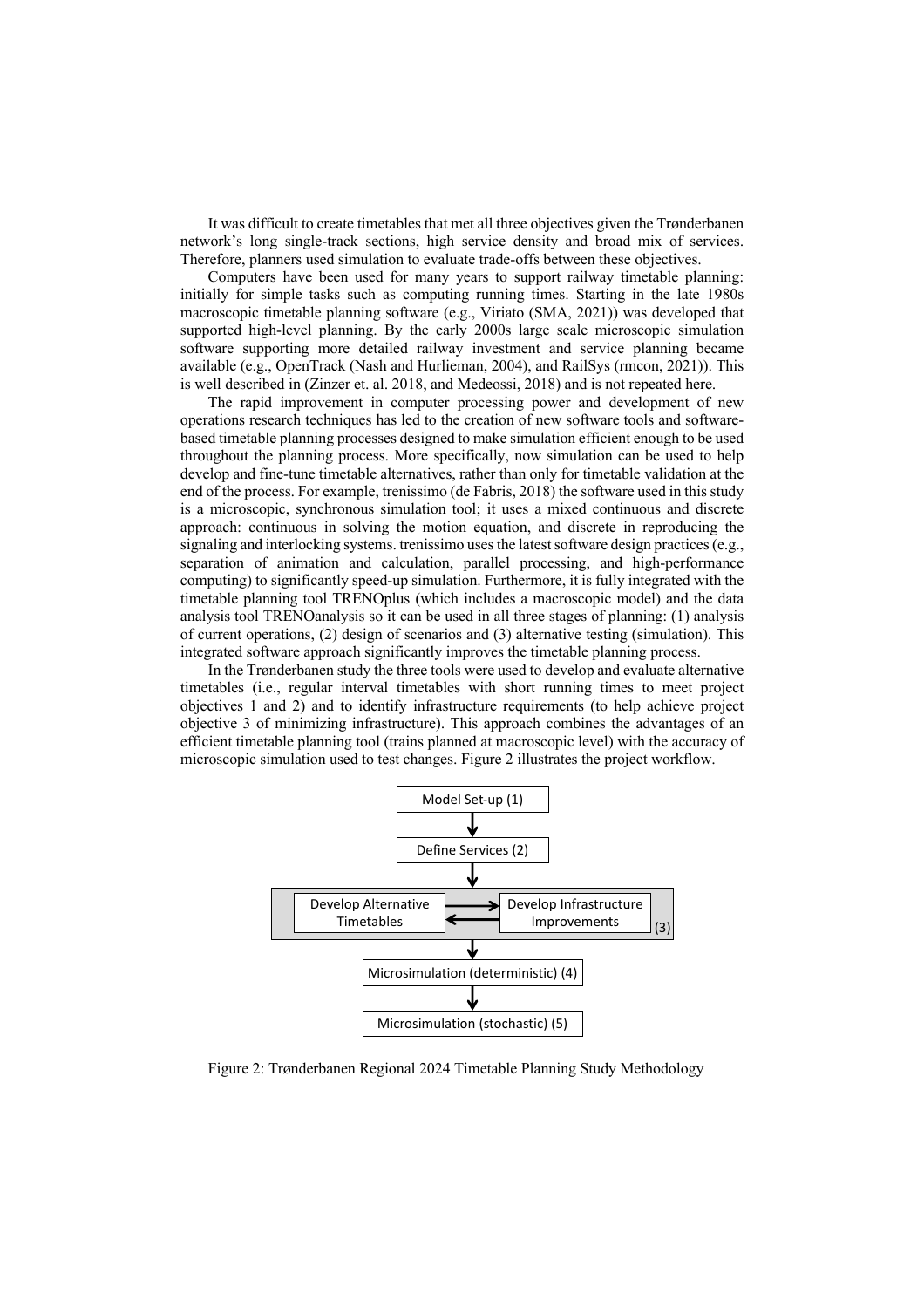**Step 1: Model Setup** – This consists of creating the macroscopic and macroscopic models being used in the planning study. The models are created by entering appropriate level infrastructure and operating data into the models. This data was already available for both models from the Norwegian National Infrastructure Model.

*Step 2: Define Services* – This consists of entering the train service definitions needed to meet the desired service objectives listed above into TRENOplus. These definitions describe the frequency, stopping pattern, stop times, and the rolling stock. The train running times were calculated using TRENOplus on the microscopic model.

*Step 3: Develop Alternative Timetables and Infrastructure Improvements* – Developing timetables is an iterative process consisting of creating timetables, testing them, and refining them to reduce conflicts. Where conflicts occur infrastructure is needed (e.g., passing tracks), or the timetable must be adjusted so that the trains meet in a location that already has passing tracks. Of course, these timetable adjustments will change where trains meet at other locations on the line.

The process for creating a timetable begins by inserting the highest priority trains into the TRENOplus timetable planning tool. The tool will quickly plot the train paths on a time space diagram according to user-specified rules (e.g., train priority). Planners can review this timetable and edit it to better meet study objectives by making adjustments such as those listed in Table  $1 -$ all directly within the tool. Once an acceptable timetable has been created for the high priority trains, additional trains can be added following the same process until all the trains have been inserted.

| <b>Adjustment</b>            | Tuble 1. Trum aufabulient buttlegteb for unividence development<br><b>Description</b>         | <b>Trade-offs</b>                                                                         |
|------------------------------|-----------------------------------------------------------------------------------------------|-------------------------------------------------------------------------------------------|
| Departure<br>adjustments     | Adjusting the time when a train departs<br>a station changes the crossing locations.          | RIT problem – esp. bad<br>when trains leave earlier.                                      |
| Skip station<br>stops        | Reduces travel time and therefore<br>changes the crossing locations.                          | Reduced service to<br>skipped stations $+$ RIT<br>problem.                                |
| Add stations                 | Increases travel times and therefore<br>changes the crossing locations.                       | Slower travel times.                                                                      |
| Change<br>insertion<br>order | Different way to develop timetable: start<br>by inserting train type B rather than type<br>Α. | None                                                                                      |
| Short turn<br>trains         | Changes crossing locations and can also<br>eliminate crossings.                               | $\text{RIT}$ problem + benefit of<br>making rolling stock<br>available for earlier trips. |

Table 1: Train adjustment strategies for timetable development

RIT = Regular interval timetable problem: Adjusting individual trains in a regular interval timetable changes the pattern and therefore reduces customer friendliness.

Often a timetable is developed first for a several-hour reference period (called BUP – Basic Hour Pattern). This accelerates the process of identifying a limited set of reasonable alternatives by helping planners quickly define and test alternatives. These alternatives are then used to create 24-hour timetables by repeating the BUP and then adding the less frequently operated trains (i.e., long-distance passenger and freight trains).

Timetable planning tools improve the efficiency of this process by allowing planners to quickly adjust timetables (e.g., by moving train graph string lines on time space diagrams displayed on the computer screen) and immediately see the conflicts in the new timetable.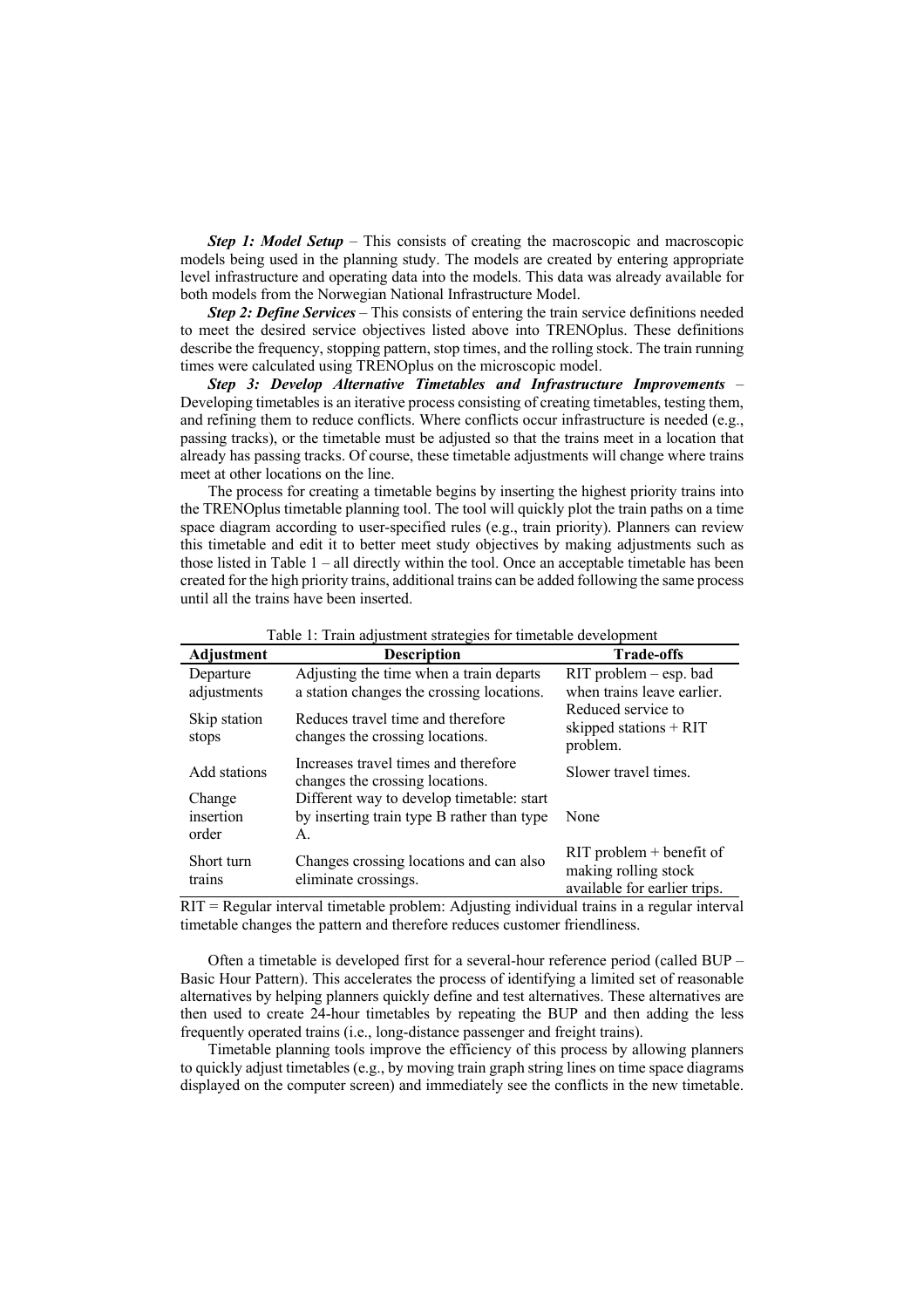The result of this step is a set of alternative timetables with data describing their performance (e.g., travel times, new infrastructure requirements).

*Step 4: Test Alternative Timetables with Microsimulation (Deterministic)* – The timetable alternatives are tested using the microscopic simulation model to determine their feasibility. In this step the microsimulation model is run deterministically (i.e., assuming no delays). If the timetable is found infeasible, step 3 is repeated until a feasible timetable is found.

*Step 5: Test Alternative Timetables with Microsimulation (Stochastic)* – Here the timetable is simulated multiple times with each simulation containing variations in the departure and dwell times (i.e., delays) based on actual operating statistics. This provides a preliminary evaluation of timetable robustness – how well the timetable can recover from disruptions.

The methodology presented above was followed to develop alternative timetables for the Trønderbanen Regional 2024 Plan. A report was prepared describing study results and recommendations. During 2018 Jernbanedirektoratet used the timetable study results together with infrastructure feasibility and cost studies to make a series of service and infrastructure planning decisions.

In 2019, the process was repeated to develop a new timetable and assess infrastructure requirements consistent with Jernbanedirektoratet's service and infrastructure decisions. This revised analysis could be completed quickly using the existing mesoscopic tool and microsimulation model. The rest of this paper describes how the methodology described in this section was used in the initial and revised studies.

# **3 Timetable Alternative Development and Testing – Initial Study**

The first step in the timetable analysis was to create and prepare the models using future assumptions regarding service objectives, infrastructure and operating data.

The Jernbanedirektoratet is planning many capital investments on the study area lines. These include increasing terminal capacity at several terminals, installing or lengthening crossing loops in several locations, installing the European Traffic Control System (ETCS) on the lines from Trondheim to the Swedish border and Bodø, electrification from Trondheim to the Swedish border and to Steinkjer, and double tracking the segment Hell – Værnes. The ETCS project will include a new train management system (TMS) and centralized train control where it does not yet exist.

The analysis assumed that the latest generation of rolling stock would be used for each type of train. Regional trains will be operated with Flirt multiple unit trains, long distance passenger and freight trains will be operated by with locomotive and wagons. Rolling stock performance data including a power/weight ratio of 7 kW/Ton and 100 km/h maximum speed for freight trains were used in the analysis.

As mentioned above, the Jernbanedirektoratet's objective was to increase the frequency of service and reduce travel times. The frequency objectives are presented in Table 2. The Jernbanedirektoratet's travel time goals for regional trains were defined as:

- R 64: 54 minutes: Trondheim Støren;
- 
- R 66: 26 min.: Trondheim–Melhus Skysstasjon; 97 min.: Trondheim– Steinkjer;

• R 67: 7 min.: Trondheim – Marienborg; 31 minutes: Trondheim – Stjørdal. Finally, the initial analyses assumed a fixed dwell time of 40 seconds for regional and 60 seconds for long-distance trains.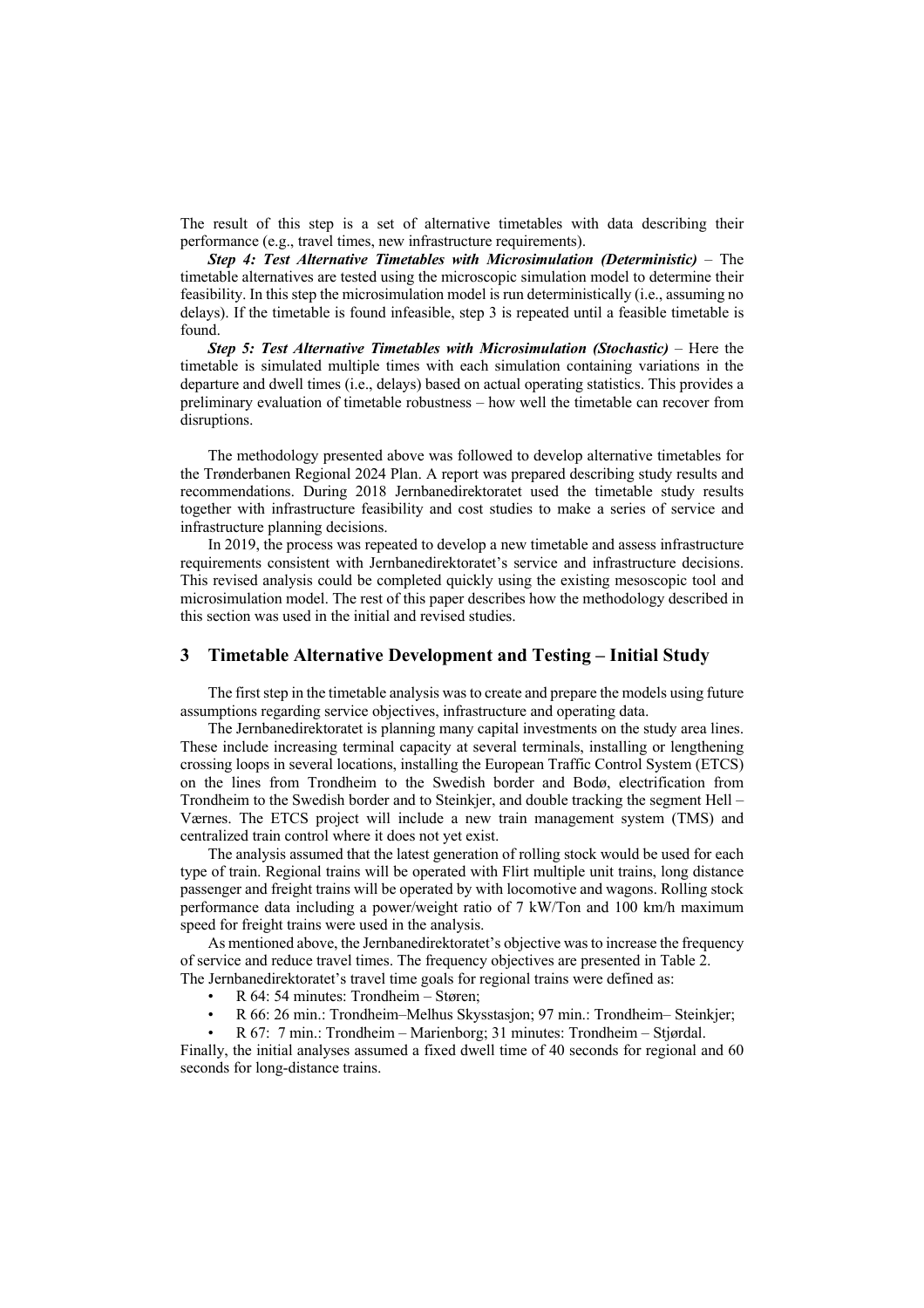| Line            | <b>Endpoints</b>         | Tr. type  | <b>Rolling Stock</b> | Frequency |
|-----------------|--------------------------|-----------|----------------------|-----------|
| R 64            | Trondheim-Røros          | Regional  | <b>BM 93-E</b>       | 3 TPD     |
| R 66            | Steinkjer-Søberg/Lundamo | Regional  | <b>BM 75-E</b>       | 1 TPH     |
| R 67            | Stjørdal-Lerkendal       | Regional  | <b>BM 75-E</b>       | 1 TPH     |
| R67e            | Stjørdal - Steinkjer     | Regional  | <b>BM 75-E</b>       | 1 TPH     |
| F 61            | Trondheim-Støren (Oslo)  | Passenger | EI $18 + 4xB7 +$     | 4 TPD     |
|                 |                          |           | 3xWLAB, 160 km/h     |           |
| F 71            | Trondheim-Steinkjer      | Passenger | $CD$ 312 + 5xB5 +    | 3 TPD     |
|                 |                          |           | 2xWLAB, 160 km/h     |           |
| F 72            | Heimdal-Storlien         | Passenger | <b>BM 75-E</b>       | 2 TPD     |
| G <sub>60</sub> | Trondheim-Støren (Oslo)  | Goods-    | EI 19, 600m, 800t,   | 8 TPD     |
|                 |                          | combi     | $100 \text{ km/h}$   |           |
| G <sub>70</sub> | Trondheim-Stod           | Goods-    | CD 312 600m, 800t.   | 2 TPD     |
|                 |                          | combi     | $100 \text{ km/h}$   |           |
|                 |                          |           |                      |           |

Table 2: Frequency objectives

 $TPD = \text{Trains per day}; TPH = \text{Trains per hour}; t = \text{tons}; km/h = \text{kilometers per hour};$ Passenger trains are long distance.

In the second step, the input assumptions outlined above were used to create a microsimulation of the network with trenissimo and the TRENOanalysis timetable planning tool was adjusted to be consistent with model minimum travel time results.

Next alternative timetable scenarios could be developed. This started by inserting the highest priority train type into a blank timetable grid in TRENOanalysis, adjusting the specific times if necessary, and then inserting the next priority train type. A BUP timetable was created and expanded into a 24-hour timetable.

As more trains are added to the timetable the timetable adjustment strategies listed in Table 1 above were used to reduce the impact of crossings on travel times. In other words, it may be necessary to shift a departure time for a regional train slightly to eliminate the need for a long-distance passenger train to wait on a passing track.

During the initial study 5 timetable scenarios were developed and tested. All scenarios had the same number of trains. New scenarios were developed by closely analyzing the results of previous scenarios and developing strategies for addressing the identified problems. These scenarios and key results were:

- *Scenario 1-A:* train insertion priority: R-66 (longest distance), R-67, R-64, longdistance passenger, and freight trains; key result: very long waiting time at some crossings meant that travel time objectives were far from being met (R-66 takes 124-minutes compared to goal of 97-minutes) and very little residual capacity.
- **Scenario 1-B**: train insertion priority: R-66, long-distance passenger, freight, R-67, R-64; key result: travel time objective for R-67 could not be met without substantial infrastructure requirements.
- **Scenario 2:** infrastructure: extension of passing tracks at 2 stations; headway of R-66 reduced from 60- to 40-minutes, R-67 service reduced; train insertion priority: R-66, R-67, long-distance passenger, freight; key results: good travel times, limited residual capacity, large number of skipped stops for R-67 service.
- **Scenario 3**: infrastructure: two new crossing points and a double track extension; train insertion priority: R-65, R-67, long-distance passenger, freight, R-67e; key results: good travel times, limited residual capacity, fairly high infrastructure costs.
- **Scenario 0:** existing service with R 2027 infrastructure and rolling stock assumptions; train insertion priority: R-66, R-67, R-64, long-distance passenger,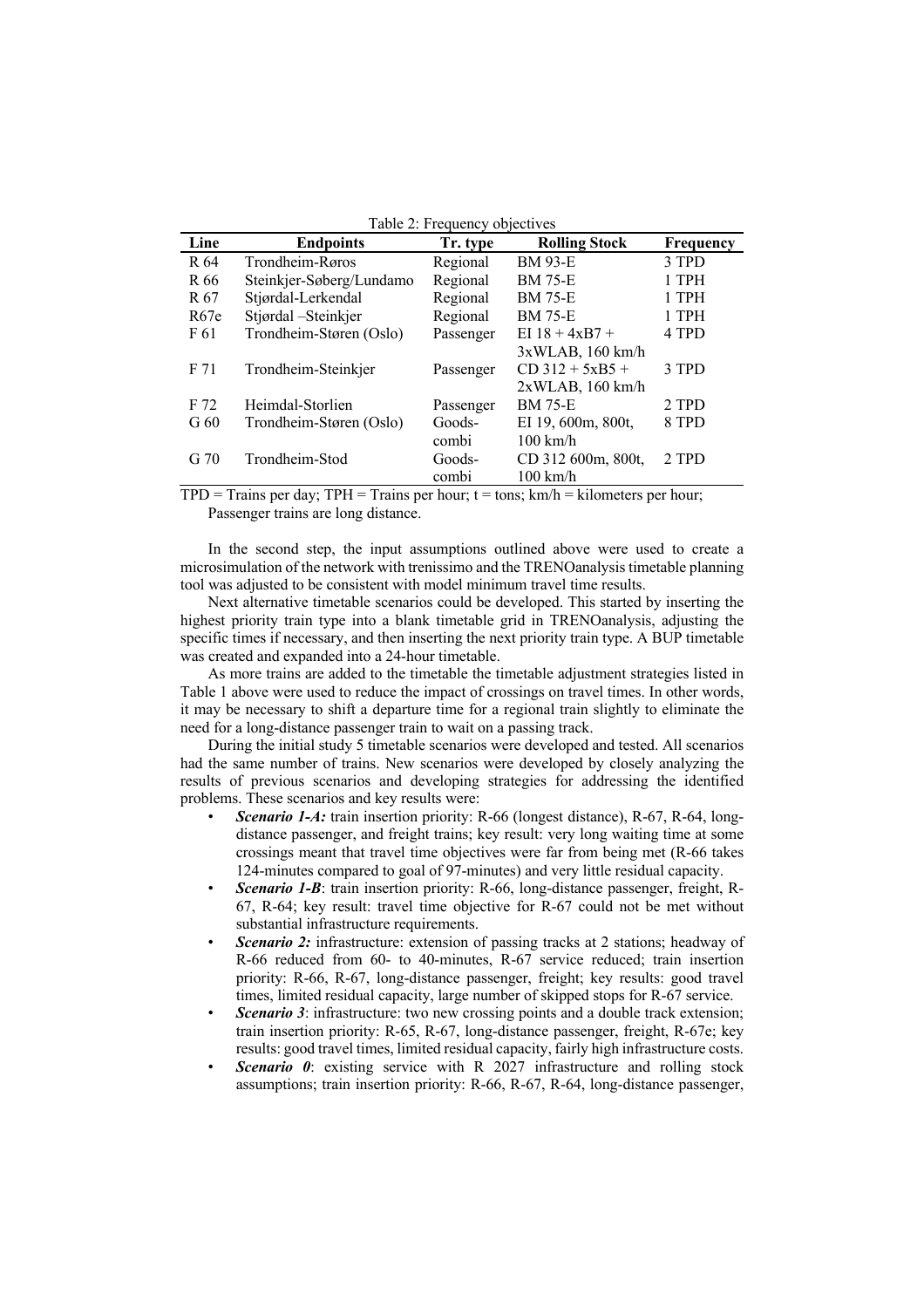freight; key results: good running times, but service increase consistent with Trønderbanen objectives was not possible.

After this initial analysis, all scenarios except 1-B were analyzed in more detail using microscopic simulation.

Microscopic simulation is a powerful tool used to analyze railway timetables by modelling the rolling stock, infrastructure and timetable, as well as, most importantly, the constraints that trains place on each other when operating over the same infrastructure. Microscopic simulation is used to assess timetable feasibility and robustness.

Robustness is the ability of a railway timetable to recover from a disruption. It helps show how delays propagate through the network. When robustness is high (good) the trains return to running on schedule quickly, when robustness is low the trains take a long time to return to running on schedule. Logically there is an inverse relationship between capacity and robustness: railways operating near full capacity have timetables that are generally less robust because there is less margin for trains to catch-up without affecting other trains.

The study used microscopic simulation to examine the four scenarios in the following three ways:

- *Deterministic simulation* assumes that there are no delays and all trains operate precisely on schedule; deterministic simulation can be used to model train operations more precisely than is possible using mesoscopic tools, and therefore provides an important check on the alternative timetables.
- *Deterministic "plus" simulation* adds a small amount of time to the route release time assumed in the microscopic simulation model, thus increasing the block occupation times. This provides a simple test of timetable robustness.
- *Stochastic simulation* considers the variability of parameters that can be statistically modelled such as station dwell time or departure delay. A stochastic simulation is performed by repeating a simulation with varying parameter values (statistically defined) for a statistically significant number of iterations (each iteration is a virtual operating day). In this study the departure time was chosen for analysis and modelled using a negative exponential distribution with a mean of 2 minutes, which is a bit higher than the actual value of 80-seconds. Stochastic simulation provides a very detailed analysis of timetable robustness.

Results of the microscopic simulation and mesoscopic analyses are presented in Table 3.

| <b>Criterion</b>            | <b>Scenario 1A</b> | <b>Scenario 2</b> | <b>Scenario 3</b> | Scenario 0     |  |  |
|-----------------------------|--------------------|-------------------|-------------------|----------------|--|--|
| Short running time goal     | Poor               | Good              | Good              | Good           |  |  |
| Meets frequency goals       | Yes                | Yes               | Yes               | N <sub>0</sub> |  |  |
| Infrastructure costs        | Zero               | High              | Medium            | Zero           |  |  |
| Deterministic analysis (2)  | Good               | Satisfactory      | Good              | Good           |  |  |
| Deterministic $+$ anal. (2) | Satisfactory       | Unsatisfactory    | Good              | Very good      |  |  |
| Stochastic analysis (2)     | Very good          | Unsatisfactory    | Good              | Very good      |  |  |

Table 3: Timetable alternative evaluation Trønderbanen Regional 2024 Plan (1).

(1) Relative assessments of timetable quality by Jernbanedirektoratet and consultants.

(2) Difference between planned timetable and modelled operating results.

The Jernbanedirektoratet used the study results to refine their service objectives and infrastructure planning. The next section describes these decisions and how the timetable analysis study was extended to develop and analyze a new set of timetable alternatives consistent with these decisions.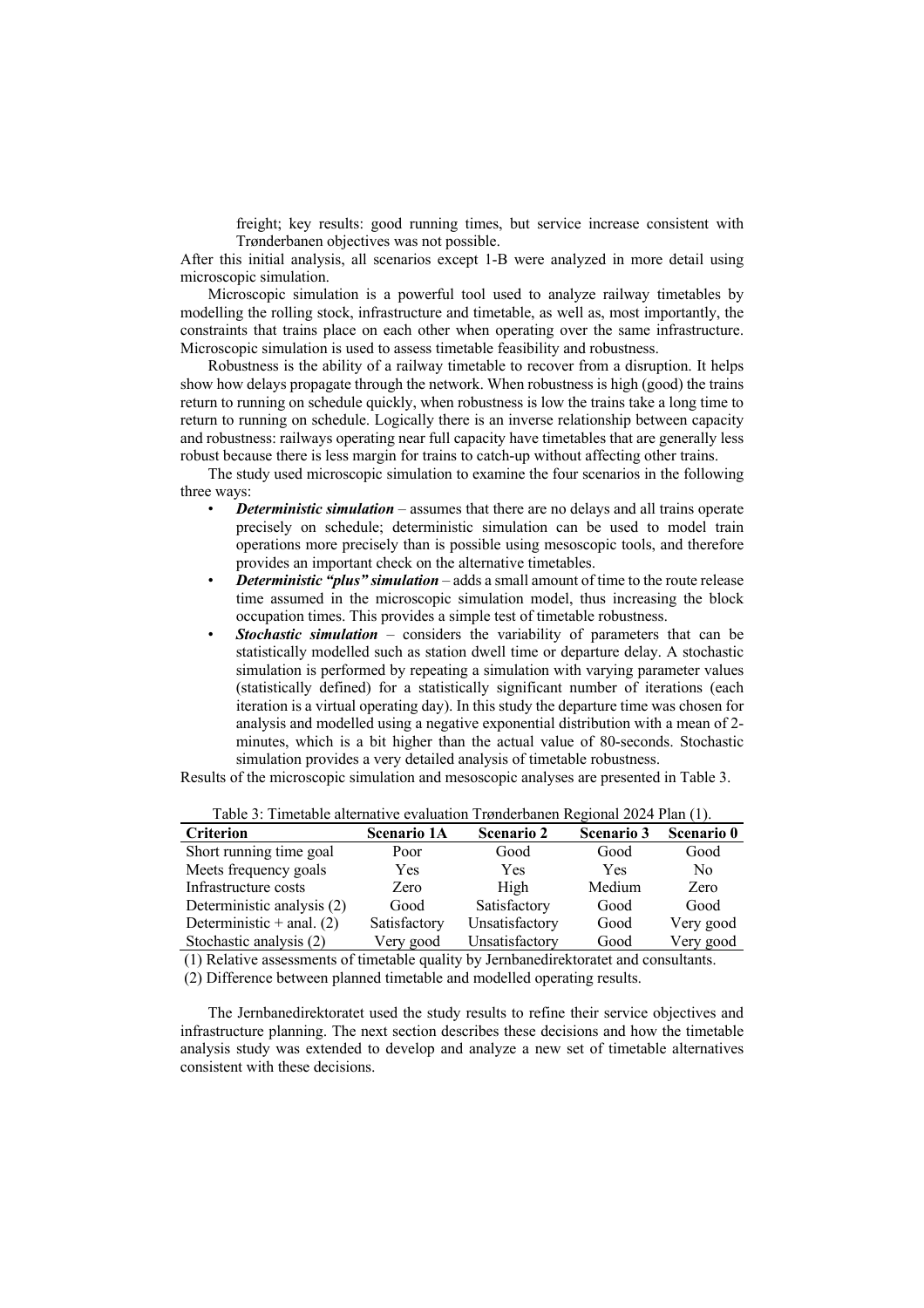## **4 Timetable Alternative Development and Testing – Revised Study**

The Jernbanedirektoratet made several infrastructure and service decisions for the Trønderbanen Regional 2024 Plan based on the timetable study results presented above and other analyses. Most important for purposes of the refined timetable analysis study were:

- Electrification the full line to Steinkjer would not be electrified, but partial electrification (Trondheim-Stjørdal and on the Meråker line) should be considered.
- Crossing point location the Jernbanedirektoratet provided precise guidance for crossing locations based on preliminary engineering studies.
- Service objectives a new service plan was developed for the segment south of Trondheim. The new plan extended services to Støren by eliminating service to Lerkendal, increasing service and making it more regular.

The revised study's objective was to create and analyze reasonable timetable alternatives based on these decisions.

The study considered two alternatives: Alternative 1 assumed electrification between Trondheim and Stjørdal while Alternative 2 assumed no electrification of this line section. Both alternatives assumed that service would be operated with dual mode multiple units (Flirt BM-76 from Stadler). The BM-76 are similar to the BM-74/75 but are lower performance since they are heavier and generate less power in diesel than electric mode. Both timetables attempted to create an almost regular interval during the day, and to minimize the increase over technical minimum running time due to train crossings.

The study built on results of the earlier study and followed the same methodology. The study results compare the two electrification alternatives in terms of infrastructure needed, timetable robustness, and ability to meet service objectives.

The first step in the revised study was to develop travel times based on the new assumptions. As before the microscopic model was used to estimate these times. Next, planners created and analyzed the two alternative timetables. The key results were:

- **Running time**: running time for regional trains in Alternative 1 is almost 10minutes less than for Alternative 2 in both directions on the section north of Trondheim, but approximately the same in the section south of Trondheim where both alternatives operate with electric power.
- *Residual capacity*: there was quite limited residual capacity for adding more trains in either alternative. Both alternatives use the capacity to a very high degree.
- **Skipped stops**: Alternative 1 skips 5 stops in the section north of Trondheim while Alternative 2 only skips 2 stations (so Alt. 1 has a lower running time). Alternative 1 skips 1 station (and some trains skip two additional stations) in the section south of Trondheim, while Alternative 2 only skips one station on this section.
- *Timetable adjustments impacting customer service*: In Alternative 2 it was necessary to replace one regional train in the southbound direction with a longdistance passenger train, increasing the passenger train's running time by about 15-minutes (13%) on this section. In Alternative 1 it was necessary to slightly adjust the regional train timetables with the result that they did not precisely follow the regular interval pattern and one of the regional trains needed to be turned back at Røra instead of Steinkjer.
- *Rolling stock requirements:* Both alternatives use 12 trainsets for operating the regional services between Steinkjer and Støren, with an additional 3 trainsets for operating the Røros services.

The main advantage of Alternative 2 is that it requires fewer infrastructure improvements than Alternative 1, and does not require electrification north of Trondheim.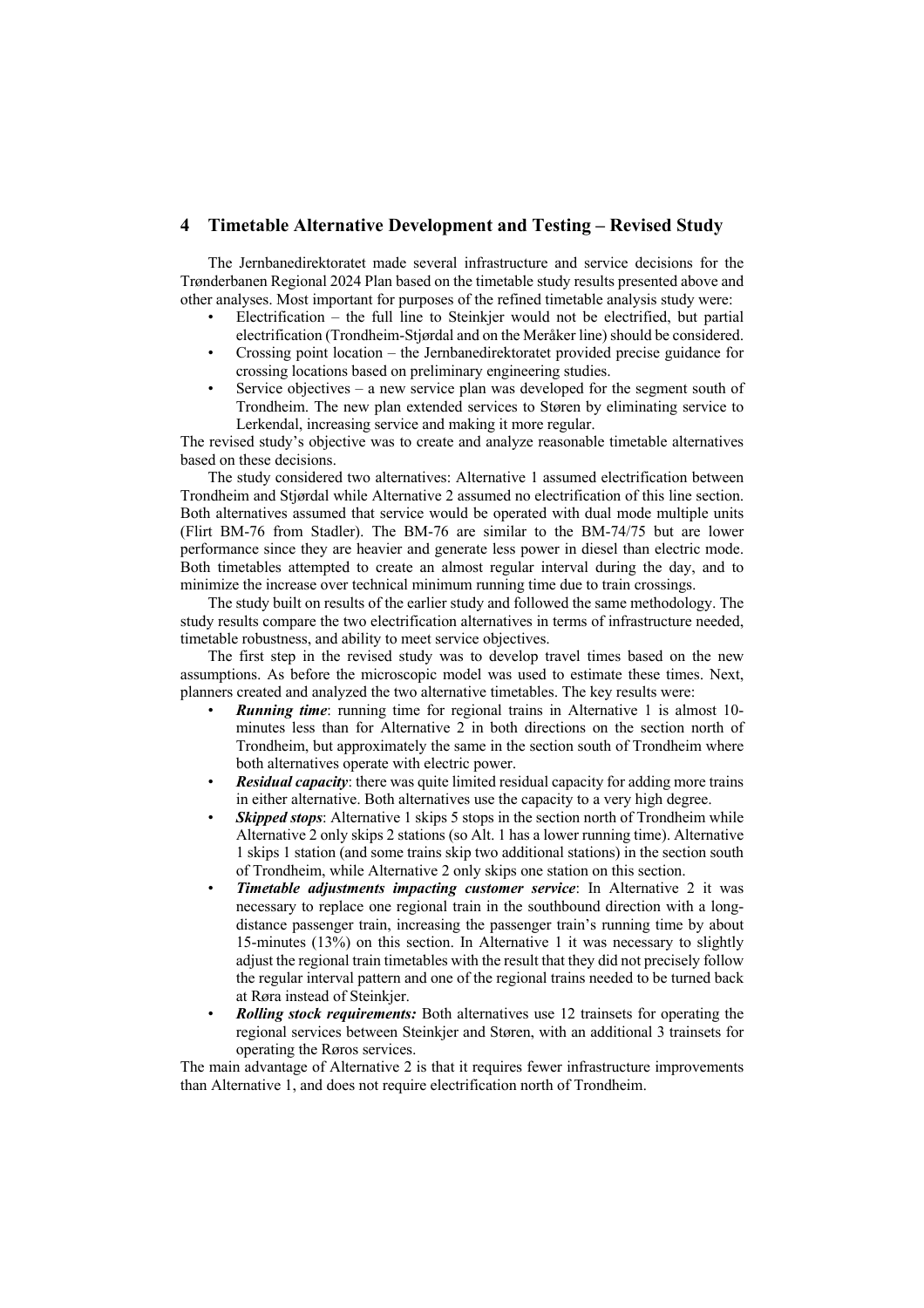In the revised study a robustness analysis was prepared for both new alternatives and the existing timetable (stochastic analysis only). The same approach was used for this analysis as for the original study (deterministic simulation, deterministic "plus" and stochastic), although the stochastic analysis was more detailed.

In this study, the stochastic simulations started with results from the deterministic simulation. Next, a complete set of dwell time distributions was applied to the simulations based on the stochastic input definition. The simulation was repeated 50 times for each alternative to obtain statistically significant results.

After running a first full set of 50 iterations, the graphic timetables were checked in order to detect and correct any deadlocks affecting the simulations. Next, the departure delay distributions were gradually inserted, starting with very tight distributions and progressively extending the distribution tails after solving any resulting deadlocks and major conflicts. The distributions were standardized and developed based on data from current train operations (R2016 TIOS data). The objective was not to consider the full distribution tails but to maintain the average mean delay.

Finally, train performance was also varied in the analysis. Here performance data was directly inserted into the simulation software. Train performance was based on train category varying between 90 and 98% for on time trains, and 94 and 98% for delayed trains. Results of the microscopic simulation and mesoscopic analyses are presented in Table 4.

Table 4: Summary results: Revised alternatives Trønderbanen Regional 2024 Plan (1).

| <b>Criterion</b>             | <b>Alternative 1</b> | <b>Alternative 2</b> | Existing $(R 2016)$ |
|------------------------------|----------------------|----------------------|---------------------|
| Short running time goal      | Good                 | Satisfactory         |                     |
| Meets frequency goals        | Yes                  | <b>Yes</b>           | Much less service   |
| Infrastructure costs         | Higher               | Lower                |                     |
| Deterministic analysis. (2)  | Good                 | Good                 |                     |
| Deterministic plus anal. (2) | Good                 | Good                 |                     |
| Stochastic analysis (3)      | Worst                | Second best          | Best performing     |

(1) Relative assessments of timetable quality by Jernbanedirektoratet and consultants.

(2) Difference between planned timetable and modelled operating results.

(3) Assessment based on non-negative mean delay and on-time train performance.

In this analysis the timetable robustness was assessed using the non-negative mean delay (M+) at all mandatory stops and the on-time performance (the percentage of trains arriving with less than 1-minute delay). The assessment was made for the R-66 trains on hourly time bands and considered the sections north and south of Trondheim separately. Table 4 presents a qualitative description of this assessment.

As shown in Table 4, Alternative 2 (non-electrified) performs better than Alternative 1 (electrified). This result is due to specific infrastructure-timetable combination and shows the benefit of simulation in timetable planning. Interestingly, the existing timetable appears more robust than either of the proposed alternatives due to significantly higher timetable margins, longer minimum stop times, better rolling stock performance and, less service.

#### **5 Conclusions**

The Trønderbanen Regional 2024 Plan study was completed in two parts. The first compared five timetable alternatives and was used by the Jernbanedirektoratet and Ministry of Transportation and Communications to make several decisions regarding rolling stock,